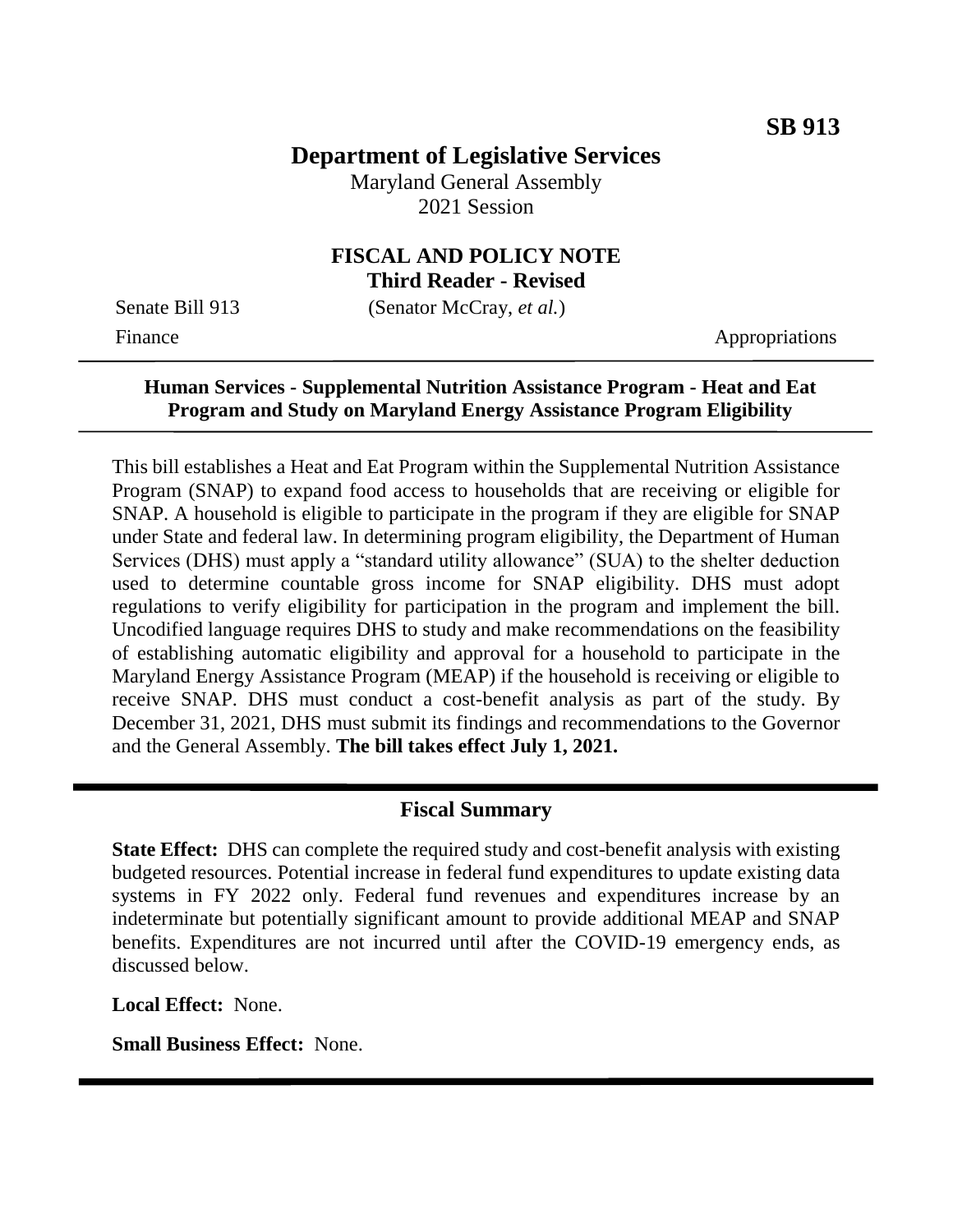# **Analysis**

**Current Law:** "Standard utility allowance" means a MEAP payment to a household that is at least \$21 per year.

SNAP provides benefits for the purchase of food items to families and individuals who meet income and resource requirements. Program rules and requirements are issued by the federal government. Administrative costs are split equally between the State and federal government.

A State supplemental benefit is provided to households with an individual older than age 62 for the difference between the monthly benefit and \$30. Beginning in fiscal 2021, a State and local supplemental benefit (Summer SNAP) is also provided to some households with school-aged children in select jurisdictions, which provides an additional \$30 per child, per month during summer months, and \$10 in December while children are not traditionally in school.

Chapter 475 of 2019 established the SNAP Restaurant Meals Program to expand food access to eligible individuals who do not have a place to store and cook food, may not be able to prepare food, or do not have access to a grocery store.

#### *Supplemental Nutrition Assistance Program Eligibility*

Households receiving or authorized to receive Temporary Cash Assistance, Supplemental Security Income, Temporary Disability Assistance Program, Public Assistance to Adults, or Temporary Assistance for Needy Families-funded services or benefits (including certain brochures) are categorically eligible for SNAP benefits.

Noncategorically eligible households are subject to eligibility requirements, including resource and income limits. Households may have up to \$2,250 in countable resources, which include a bank account. If a member of a household is age 60 or older or is disabled, allowable countable resources increase to \$3,500. Certain resources are excluded, including all vehicles. Most noncategorically eligible households must meet both a gross income test (130% of federal poverty guidelines (FPG)) and a net income test 100% FPG). If the noncategorically eligible household includes an elderly person or a person who is disabled, only the net income test must be met.

#### *Maryland Energy Assistance Program*

The Office of Home Energy Programs (OHEP) within DHS administers MEAP to assist low-income households pay their heating bills, minimize crises, and make heating costs more affordable. MEAP is funded by the federal Low Income Home Energy Assistance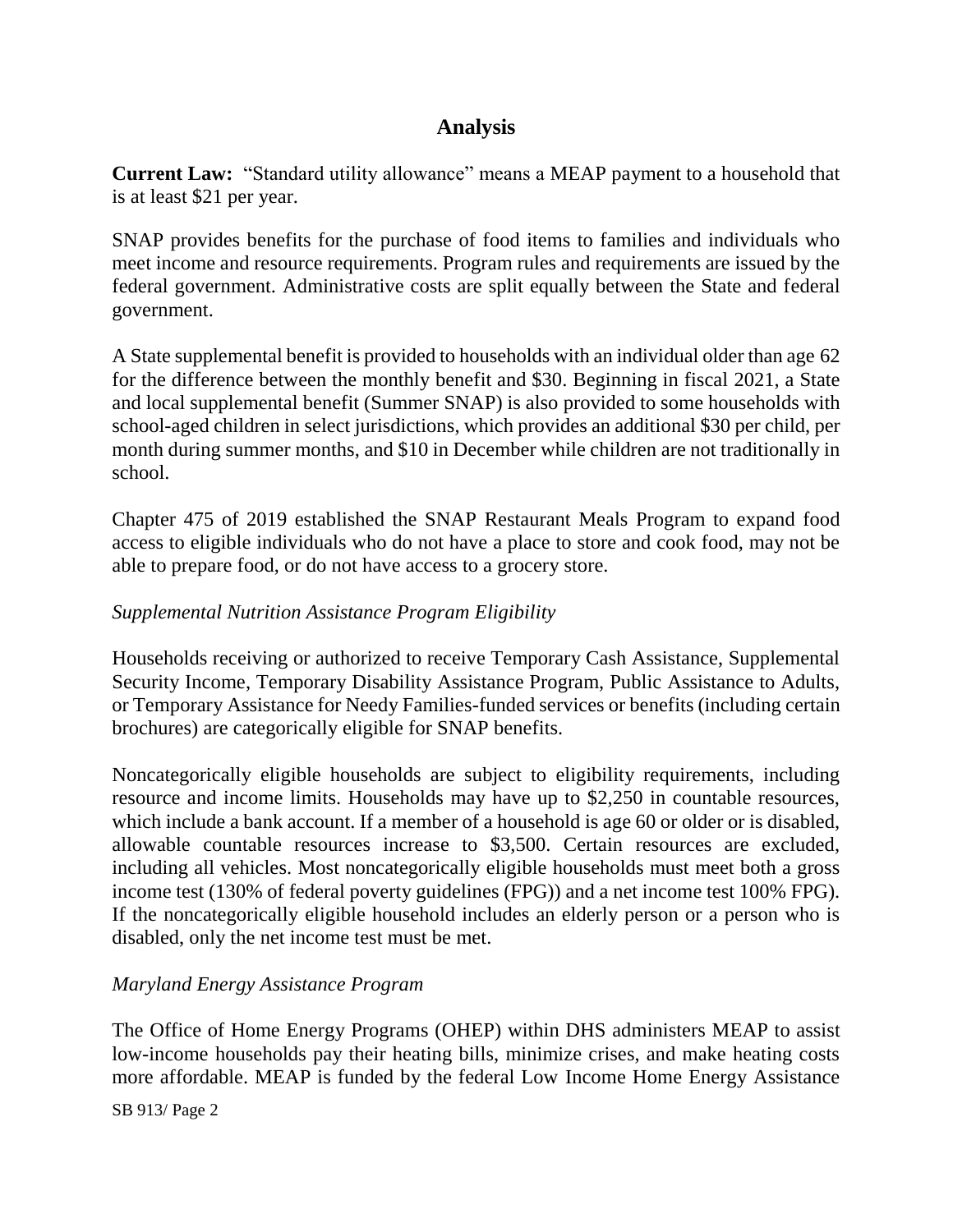Program (LIHEAP). In general, MEAP benefits are paid directly to the building operator, property management company, or landlord if they agree to reduce the tenant's utility charge or rent by the amount of the benefit received on the resident's behalf. However, it is possible for a resident to receive the benefit directly if the heating bill is in the resident's name.

Rather than remaining as a stand-alone system, DHS plans to integrate OHEP into the new Eligibility and Enrollment (E&E) System (part of the Maryland Total Human-Services Information Network system) in July 2022. DHS also plans to introduce categorical eligibility, under which a household's eligibility for another program can be used to determine eligibility for MEAP. Use of categorical eligibility would reduce the number of verifications needed to be provided to process applications, and, therefore, reduce denial rates.

In March 2020, Eleventh House Solutions submitted to DHS a report (*Process Evaluation Research and Cost Benefit Analysis*) completed under an OHEP contract. Eleventh House Solutions reviewed states that implement categorical eligibility for LIHEAP-funded benefits, reviewed the administrative operations of other states focusing on cost effectiveness of various eligibility and enrollment models, and conducted a cost-benefit valuation of changes to OHEP administrative operations. Eleventh House Solutions recommended (1) simplifying the application process; (2) aligning the eligibility of benefits with other benefit programs; and (3) fulling integrating OHEP into the E&E System. DHS has not finalized the parameters for the implementation of categorical eligibility.

#### *Heat and Eat Program*

The "Heat and Eat" program uses an alternative method to calculate SNAP benefits for individuals who receive minimum amounts of energy assistance under LIHEAP. Under the program, instead of requiring an applicant's utility bill, states use a SUA, which increases the likelihood that individuals will qualify for relevant deductions and higher SNAP benefits. These households receive higher SNAP benefits because they automatically qualify for the SUA. The SUA is calculated as part of the shelter deduction when determining countable gross income for SNAP eligibility.

Chapter 475 required DHS to evaluate and [report](http://dlslibrary.state.md.us/publications/Exec/DHS/HB838Ch475(2)_2019.pdf) on the feasibility and cost of implementing a Heat and Eat program to determine SNAP (then known as the food supplement program) benefit levels for eligible households.

## *COVID-19 State of Emergency*

The federal Families First Coronavirus Response Act of 2020 authorized an increase in SNAP benefits to the maximum allowable level for a household size (known as emergency

SB 913/ Page 3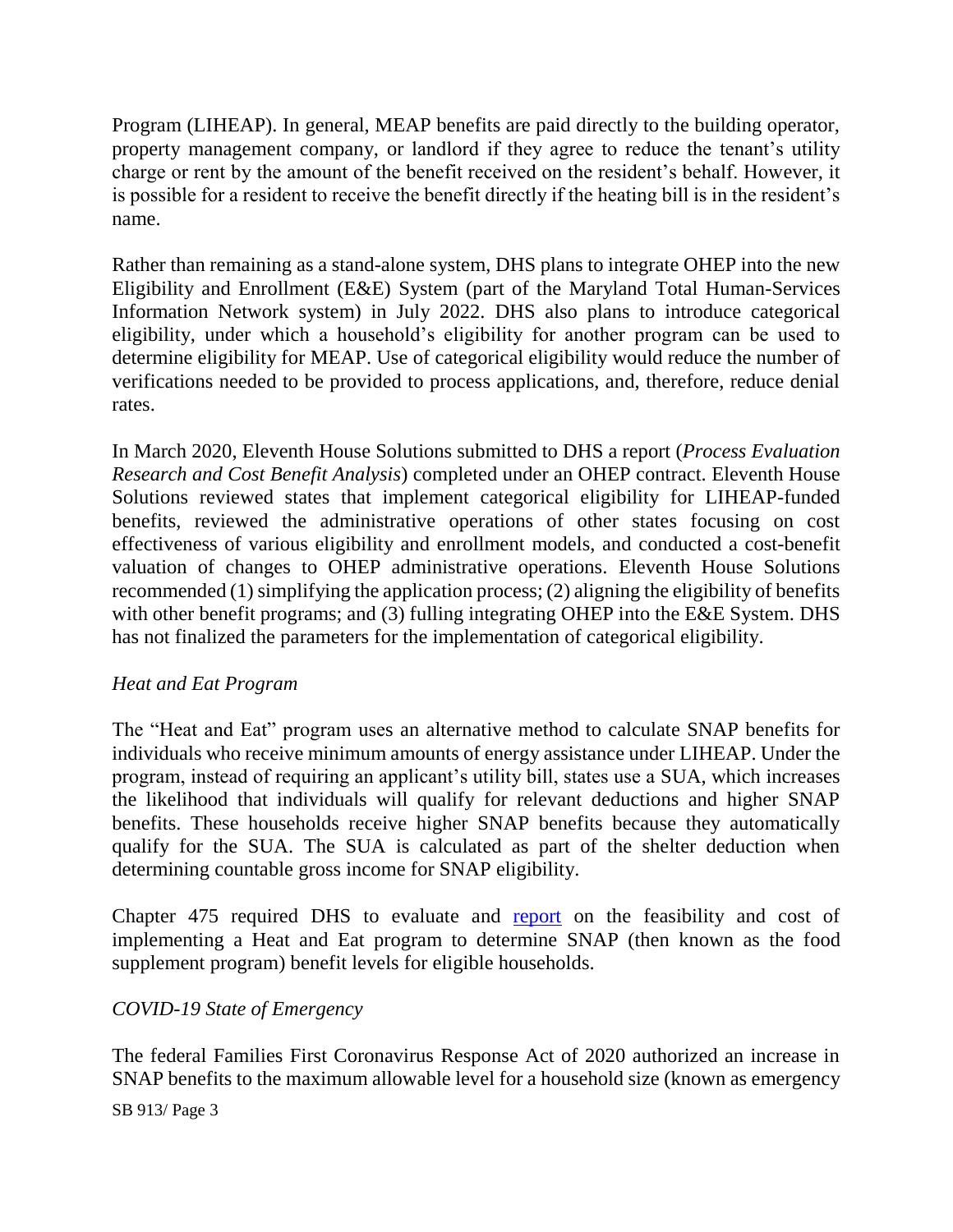allotments) through the end of the public health emergency (PHE) or State emergency if it ends earlier. This action significantly increased average benefits per case in Maryland, and all households in the State are receiving the maximum allotment.

#### **State Fiscal Effect:**

### *Administrative Expenses*

Updates to the OHEP data management system, enrollment and eligibility system, and the Electronic Benefit Transfer processing system are necessary to implement the bill. DHS advises that system upgrades will cost approximately \$200,000 in fiscal 2022 only. However, the Department of Legislative Services (DLS) advises that such costs can likely be absorbed within existing planned information technology updates. To the extent upgrades are more complex, federal fund expenditures increase to provide necessary system upgrades.

### *Maryland Energy Assistance Program Expenses*

DHS advises that MEAP federal fund expenditures increase by *as much as* \$8.6 million annually to provide the \$21 SUA to all 410,565 SNAP participants (based on fiscal 2019 enrollment) in the State. However, DLS notes that only a proportion of SNAP participants will require the SUA. In a 2016 analysis of the impact of implementing a Heat and Eat program, DHS determined that approximately 32,690 households could receive additional SNAP benefits under such a program (primarily public housing and Housing Choice Voucher Program households that currently do not pay a separate heating bill). *For illustrative purposes only*, if these 32,690 households receive the \$21 SUA, federal fund expenditures increase by \$686,490 annually. Therefore, federal fund expenditures increase by an indeterminate but potentially significant amount.

#### *Supplemental Nutrition Assistance Program Expenses*

SNAP federal fund revenues and expenditures increase by an indeterminate but potentially significant amount to account for a higher SNAP allotment per household. All SNAP households in the State are currently receiving the maximum allotment, which will be provided through the end of the PHE or State emergency, whichever ends first.

The 2016 DHS analysis estimated that the average increased SNAP benefit under a Heat and Eat program would be \$59 per household per month. *For illustrative purposes only*, if the 32,690 households estimated to receive the \$21 SUA also receive an addition \$59 per month SNAP benefit, federal fund expenditures increase by \$1.9 million annually.